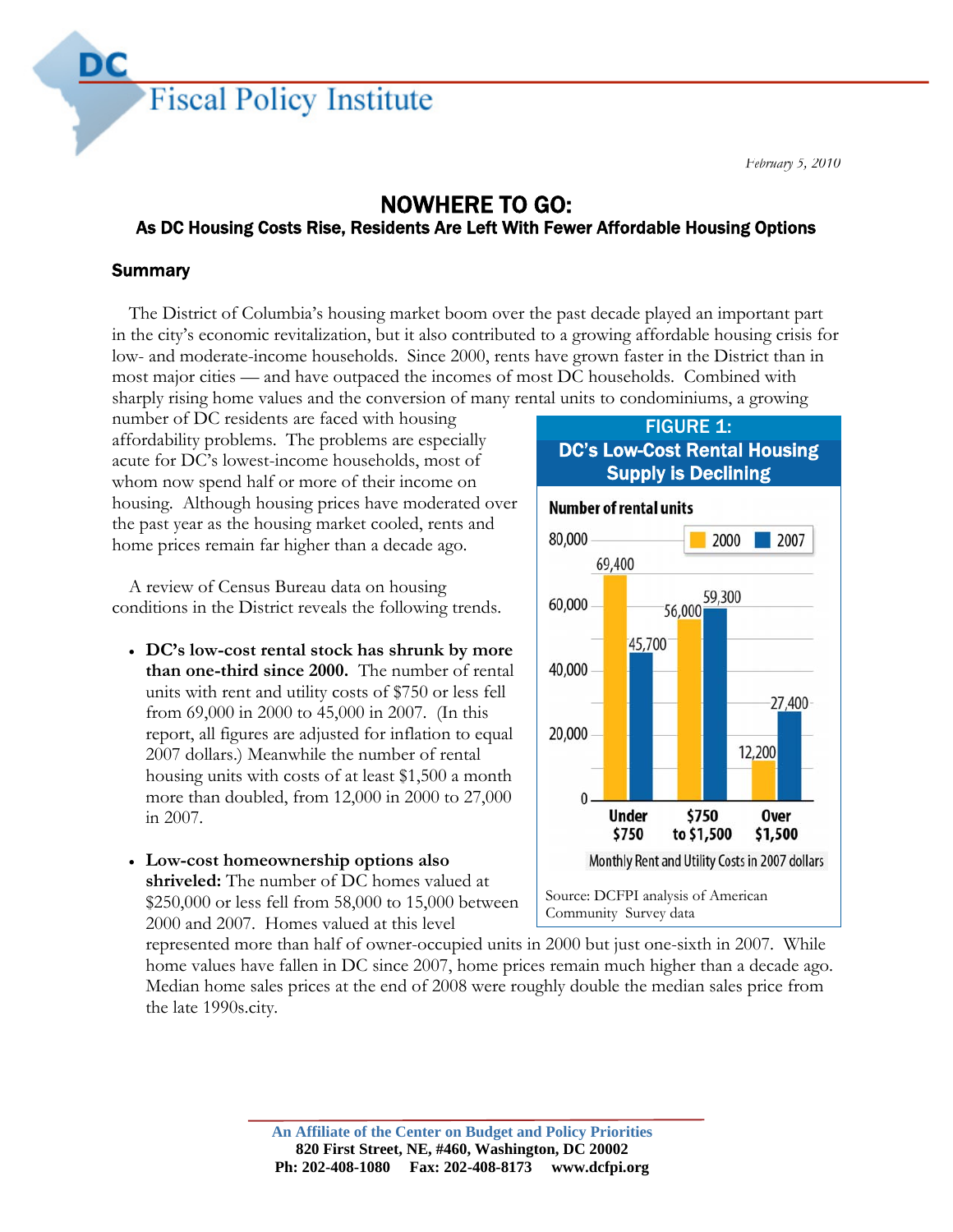

**A growing number of DC households have housing affordability problems:** Nearly 100,000 DC households — or two of five — spent more than 30 percent of income on housing in 2007, exceeding the federal housing affordability standard. The number of DC households with housing affordability problems is 20,000 higher today than in 2000.

Nearly 50,000 DC households — one in five — have *severe* housing affordability problems, meaning they spend half or more of income on housing. In 2000, some 36,000 DC households faced this situation.

While rising housing costs have affected a wide range of DC families, low-income residents have been hardest hit.

- **Nearly all low-income DC households have unaffordable housing costs.** Four of five DC households with incomes below 30 percent of the Area Median Income spent more than the federal housing affordability standard. (30 percent of AMI equals about \$28,000 for a family four.) Some 62 percent of households with incomes this low spent half or more of their income on housing in 2007 — up from 50 percent who had housing costs this high in 2000.
- **Low-income households represent the vast majority of residents in need of affordable housing.** While a growing number of moderate-income households also face housing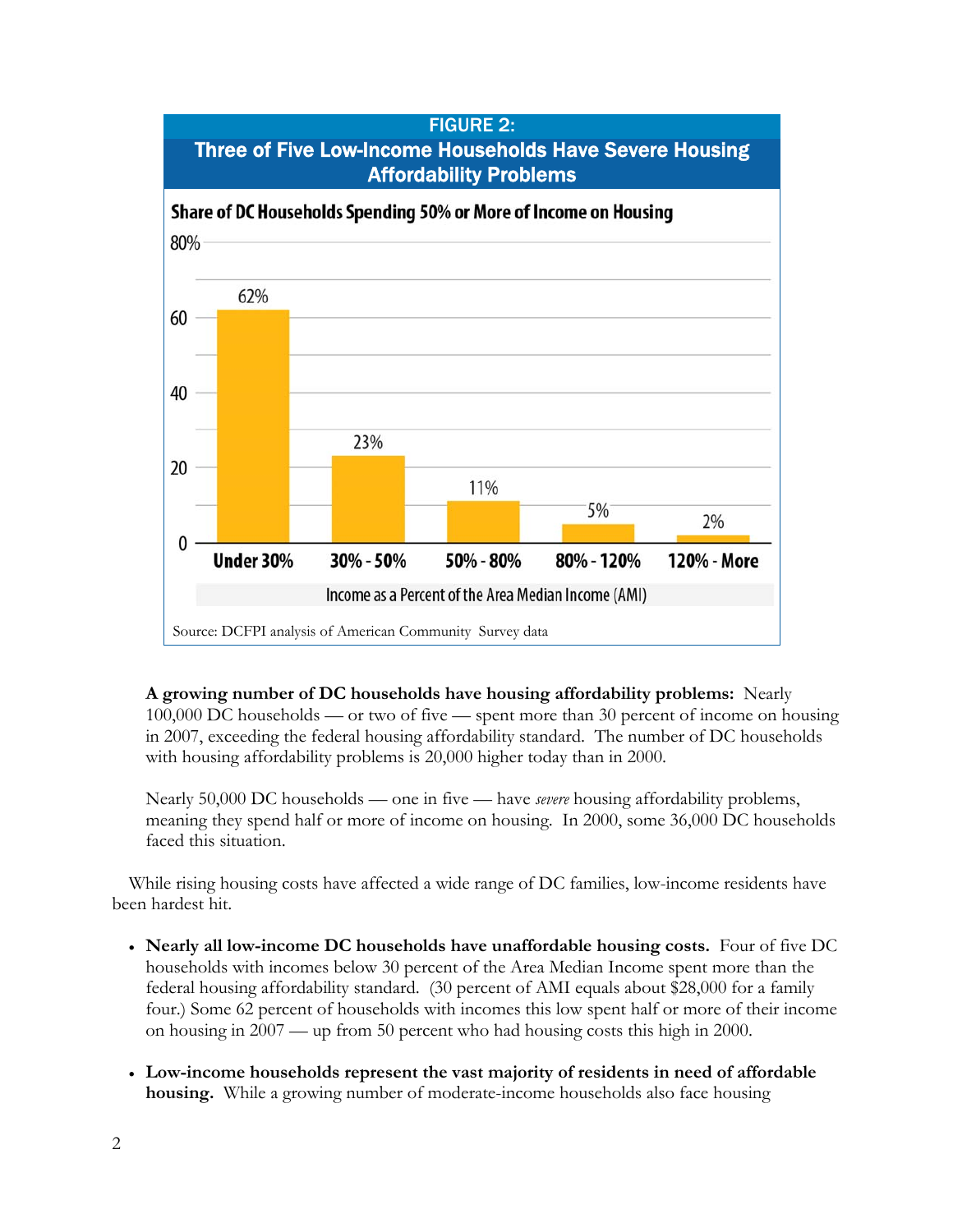affordability problems, most of the families facing such challenges are low-income. Of the 98,000 households that spend more than 30 percent of income on housing, two-thirds have income below half of the area median income. Of the 48,000 households that spend at least half their income on housing, 85 percent have incomes this low.

Because the private market in the District produces very little housing that is affordable to lowincome families, public investment is extremely important to the housing status of DC's low-income families. Local funding for core affordable housing programs rose substantially starting in 2002 from \$7 million in 2000 to \$123 million in 2008. (Both figures are adjusted for inflation to equal 2010 dollars.) This supported the construction or rehabilitation of 6,700 affordable homes — with another 1,600 underway — and the creation of 2,200 rental subsidies for the city's lowest income residents. It also supported an expansion of first-time homebuyer assistance. The major funding increases occurred in the city's Housing Production Trust Fund, the Local Rent Supplement Program, and the Home Purchase Assistance Program.

 Most of these units were completed before 2007, the year that the housing affordability data in this report were collected. This means that DC's affordable crisis grew between 2000 and 2007 despite a large local investment in affordable housing, but it also means that the city's support prevented housing problems from getting even worse.

 Funding for all of DC's major housing programs has been cut in recent years, however, which means that the city is unlikely to have made much progress on the affordable housing problems highlighted in this report. The budget for core housing programs in FY 2010 is \$64 million, a nearly 50 percent cut from 2008 and the lowest level since 2004. The Housing Production Trust Fund will receive \$18 million in 2010, compared with \$62 million in 2008. In addition, the District has not been able to expand the rent subsidy program since 2008, despite a housing waiting list of 25,000 households. Funding for first-time homebuyer assistance has been cut since 2008, forcing the city to reduce the amount of assistance it provides to each household seeking aid.<sup>1</sup>

## Rising Rents Have Led to a Significant Decline in Lowcost Rental Housing in the District

Rental housing prices have risen faster in the District since

 $\overline{a}$ 

2000 than in nearly every other large city in the nation. Rising rents contributed to a rapid decline in the supply of rental housing that is affordable to low-income households. Meanwhile, the number of higher-cost apartments skyrocketed.



<sup>&</sup>lt;sup>1</sup> As discussed in more detail below, this refers to the Home Purchase Assistance Program. It does not refer to the federal first-time homebuyer tax credit.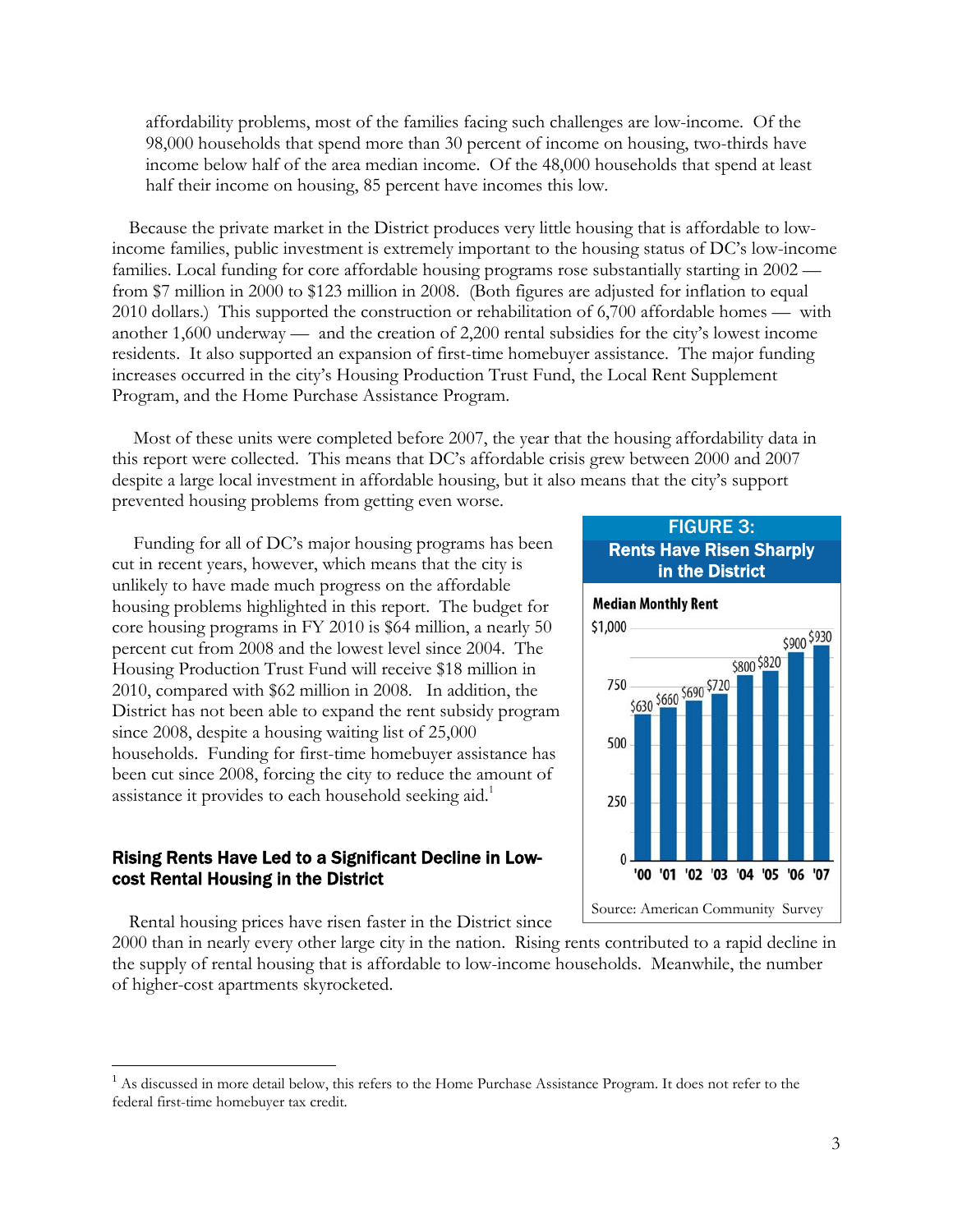The median monthly rent for a DC apartment rose from \$630 in 2000 to \$930 in 2007. Even after adjusting for inflation, this represents an increase of 23 percent.<sup>2</sup> The growth in DC rents since 2000 was 5<sup>th</sup> highest among the nation's 50 largest cities and exceeded rent increases in Boston, Chicago, Los Angeles, New York, and Atlanta. (See Appendix Table)

 DC rents also rose faster than the incomes of DC households during this period. Median household income rose 10 percent during this period, after adjusting for inflation, from \$49,300 to \$54,300.

Rising rents mean that many apartments that had once been affordable to lower-income

households no longer are. The supply of low-cost rental housing has gotten much smaller in DC, as the rental stock shifted to higher-cost units. In this analysis, lowcost rentals are defined as those with rent and utility costs below  $$750$  a month<sup>3</sup>; these would be affordable to households with annual incomes below \$30,000, using the HUD standards that housing should equal no more than 30 percent of household income. (Roughly one of four DC households has income this low.) Higher-cost apartments are defined here as those with rents of \$1,500 or more per month.

- **DC's low-cost rental housing stock has shrunk by one-third since 2000.** The number of apartments with monthly rent and utility costs below \$750 including both private-market housing and government subsidized housing — fell from 69,400 in 2000 to 45,700 in 2007, a drop of more than onethird.<sup>4</sup>
- **High-cost rental units more than doubled in number since 2000.** Some 27,400 DC apartments had rent and utility costs of \$1,500 or more in 2007, up from 12,200 in 2000.



 **The supply of mid-priced housing has remained relatively stable.** The number of rental units in DC with monthly costs between \$750 and \$1,500 rose from 56,000 in 2000 to 59,300 in 2007, a modest increase.

 $\overline{a}$ 

<sup>&</sup>lt;sup>2</sup> Median rent refers to the mid-point of rents in the city, with half of all rentals having costs below this and half having costs above the median.

<sup>&</sup>lt;sup>3</sup> These figures are based on "gross monthly rent," defined by the U.S. Census Bureau as the amount of the contract rent plus the estimated average monthly cost of utilities (electricity, gas, and water and sewer) and fuels (oil, coal, kerosene, wood, etc.) if these are paid for by the renter (or paid for the renter by someone else).

<sup>4</sup> Gross monthly rent was adjusted for inflation to equal 2007 dollars.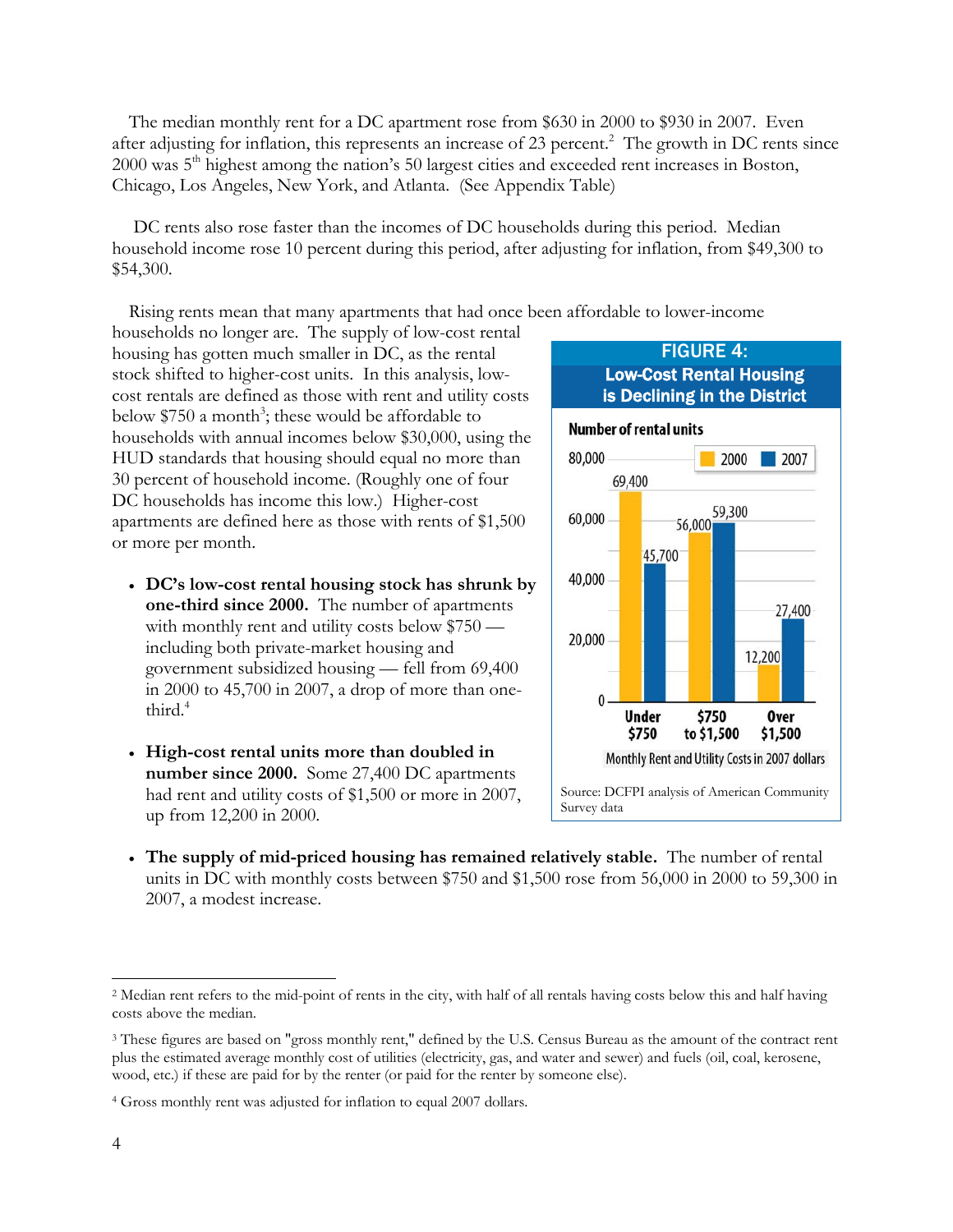As a result of these trends, low-cost housing represents a shrinking share of DC's rental stock. In 2000, nearly half of all of DC's rental units had monthly costs below \$750. By 2007, only one-third of rental housing in the city — including subsidized housing — had costs this low. This means that low-income households are far more likely to have rents that are beyond their reach, and that low-income families looking for affordable housing face far greater challenges.

#### Rising Home Values Have Virtually Eliminated Low-Cost Homes in DC

Like rents, DC home values and sales prices also rose sharply this decade. While rising home values have benefited their owners through increased home equity, this also has resulted in a substantial decline in the number of owneroccupied homes that are affordable to low and moderateincome households. This report defines low-value homes as those worth \$250,000 or less, and high value homes as those worth \$500,000 or more. A home selling for \$250,000 is close to the amount that would be affordable to a family of four with income at 50 percent of the DC Area Median Income.<sup>5</sup>

 **The number of low-value DC homes has fallen by two-thirds since 2000:** Some 58,400 DC homes had a value of \$250,000 or less in 2000 — when adjusted for inflation to equal 2007 dollars — which represented more than half of all DC homes that year. By 2007, only 19,100 homes had a value this low, a decline of nearly 40,000 or two-thirds. Low-cost homes now represent just one-sixth of DC's owner occupied homes.



FIGURE 5:

 **High-value homes have tripled since 2000:** The number of DC homes valued over \$500,000 rose from 15,400 in 2000 to 47,400 in 2007. These high-cost homes now equal 43 percent of all DC owner-occupied homes, up from 16 percent in 2000.

The impact of rising home values, while beneficial to existing homeowners, has made it far harder for DC households to become homeowners, particularly lower-income households.

While home prices have fallen in the District in recent years, they remain far higher than a decade ago. The median single-family home sales price in the fourth quarter of 2008 — \$414,000 — was more than double the median sales price from 1998 to 2002 — \$206,000 — after adjusting for inflation.<sup>6</sup> (See Figure 6.)

1

<sup>&</sup>lt;sup>5</sup> The affordable home purchase price for a given family is affected by a number of factors, including mortgage interest rates, the homebuyer's other debts, and the amount the homebuyer can contribute towards a downpayment and other closing costs.

<sup>6</sup> See "District of Columbia Housing Monitor, Spring 2009."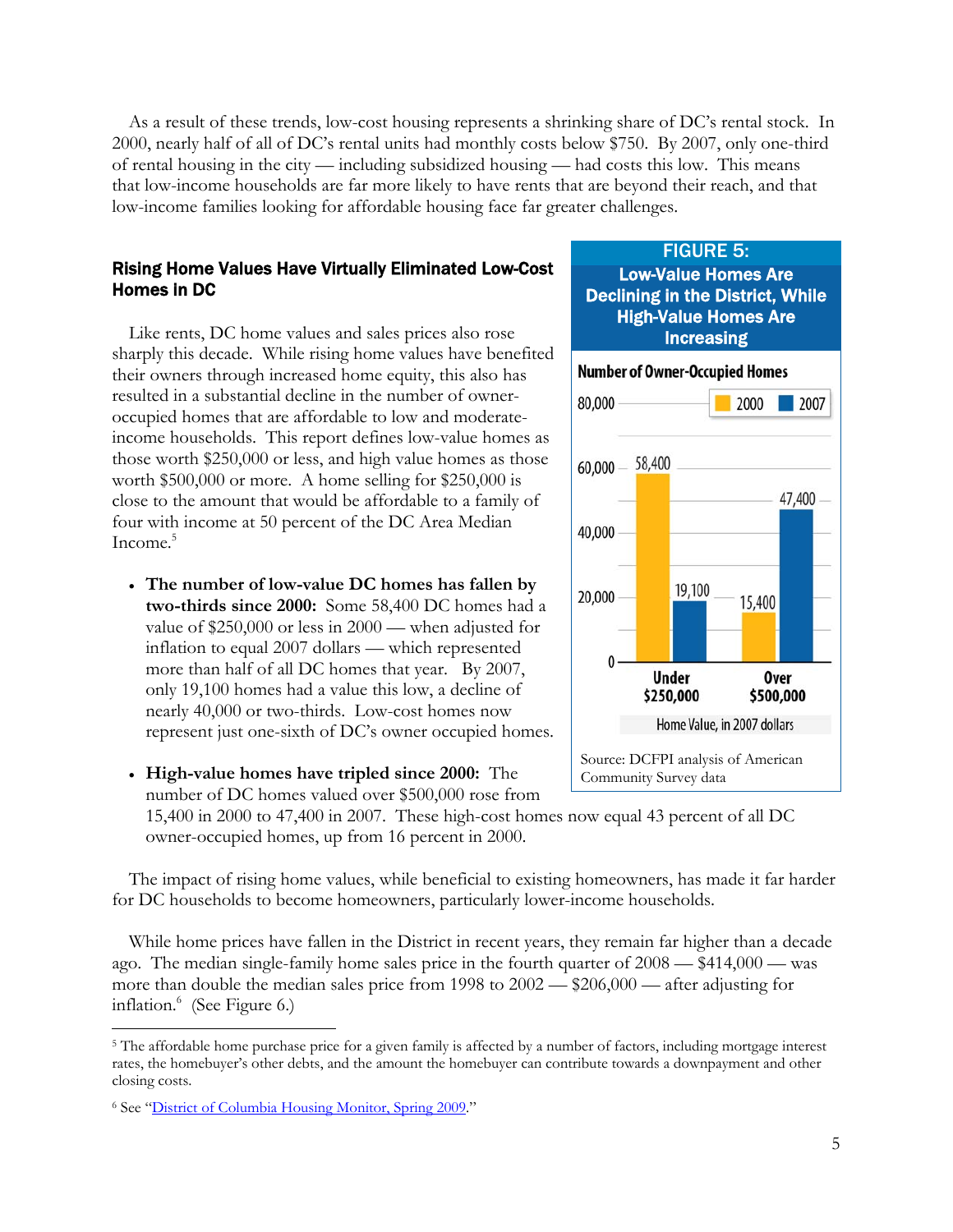## Affordable Housing Problems Have Worsened for Many Residents Since 2000

The sharp increases in rents and home values in the District since 2000 have resulted in a rapidly growing number of DC households experiencing unmanageable housing costs. The problem is particularly acute for renters — nearly half of whom now pay more for housing than what is considered affordable. Nearly all low-income households have unaffordable housing costs.

Housing is considered unaffordable if it consumes more than 30 percent of a household's income, according the U.S. Department of Housing and Urban Development's (HUD) standards. If a household pays more than 50 percent of its income for housing, it is considered to have "severe" housing cost burden. By these standards, a vast number of DC households face housing affordability problems.

 **Nearly 100,000 DC households DC face unaffordable housing expenses.** Some 98,000 of DC's 244,000 households — or two in five — paid

more than 30 percent of their income for housing in 2007. This represents an increase of more than 20,000 households with unaffordable housing cost since 2000, when 78,000 households had housing costs this high.

 **Renters are far more likely than homeowners to experience housing cost burdens.**  Almost half — 48 percent — of renters experienced unmanageable housing costs, compared with 31 percent of homeowners.

## One-Fifth of DC Households Face "Severe" Housing Cost Burdens

The number of households in DC paying half or more of their income for housing also has increased since 2000. The vast majority of households with severe housing cost burdens are renters.

- **Nearly 50,000 DC households have severe housing cost problems:** Almost one in five DC households— 47,500 out of 244,000 — had severe housing cost burdens in 2007. The number of households experiencing such high housing costs has increased by one-third since 2000, when 36,000 DC households spent more than half their income on housing.
- **Renters represent the vast majority of households with severe housing cost burdens.** Of the 47,500 households with housing costs this high, 33,000 (two-thirds) were renters. Overall, one of four DC renters spent half or more of their income on housing in 2007, compared with one of eight homeowners.

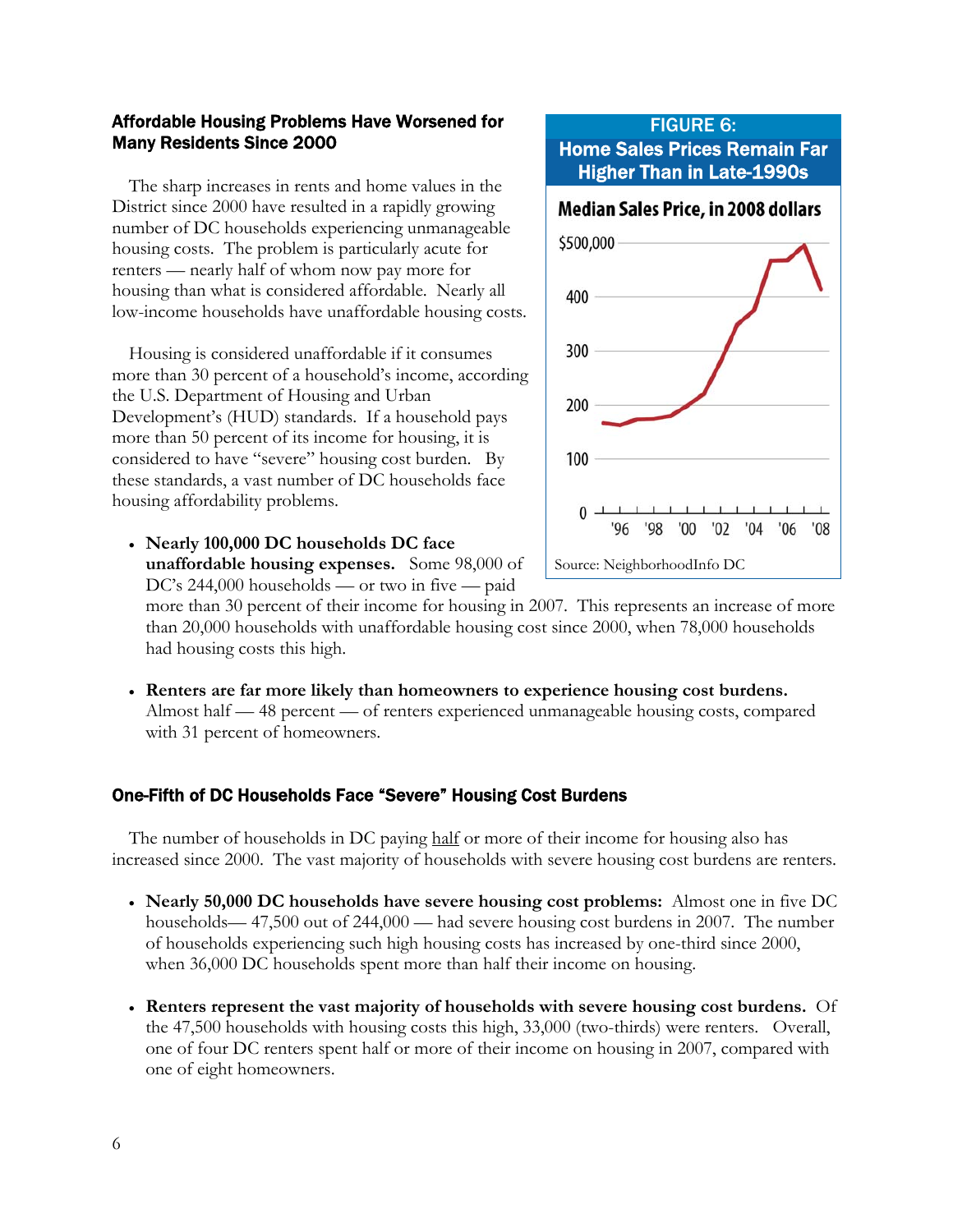## Housing Affordability Problems Fall Most Heavily on DC's Low-Income Households

Rising housing costs have affected virtually all DC households, but the increases in rents and home prices have been most troublesome for the city's lowest-income households. Nearly all of DC's low income households spend more than 30 percent of their incomes for housing, and more than half spend at least 50 percent. As a result, low-income households represent the large majority of DC residents with housing affordability problems.

This analysis divides DC households into different income groups by examining income relative to the Area Median Income (AMI) for the Washington metro area. This is the standard used in DC housing programs as well as in federal housing programs. Households with income below 30 percent of AMI are considered "extremely low-income;" households below 50 percent of AMI are defined as "very low-income;" and households below 80 percent of AMI are "extremely low-income."

# FIGURE 7: A Growing Number of DC Households Face Housing Affordability Problems



The median household income for the Washington metro area in 2007 was \$94,500 for a family of four. This means

that the "extremely low-income" threshold in DC is roughly \$28,000 for a family of four. The "very low-income" threshold is \$47,000 and the "low-income" threshold is \$76,500.<sup>7</sup> (see Table 1)

These income thresholds are somewhat misleading for DC because the median income in the Washington metro area is very high. The "low-income threshold", for example, equals more than

300 percent of the poverty threshold and is higher than median household income in the District. For that reason, this analysis focuses on households with incomes below 50 percent of the area median income, (See box on page 12 for a further discussion.)

 $\overline{a}$ 

| <b>TABLE 1</b><br>Income Thresholds for DC Housing Programs, 2007 |           |           |           |           |  |  |  |  |
|-------------------------------------------------------------------|-----------|-----------|-----------|-----------|--|--|--|--|
| Income as % of                                                    | 1-person  | 2-person  | 3-person  | 4-person  |  |  |  |  |
| Area Median                                                       | household | household | household | household |  |  |  |  |
| 30%                                                               | \$19,800  | \$22,700  | \$25,500  | \$28,400  |  |  |  |  |
| 50%                                                               | \$33,100  | \$37,800  | \$22,500  | \$47,300  |  |  |  |  |
| 80%                                                               | \$52,900  | \$60,500  | \$68,000  | \$75,600  |  |  |  |  |
| 100%                                                              | \$66,200  | \$75,600  | \$85,100  | \$94,500  |  |  |  |  |

Using these standards, housing affordability is a problem for an overwhelming share of DC's poorest households. At the same time, rising housing costs have resulted in notable increases in housing affordability problems among more moderate-income households since 2000.

<sup>7</sup> These reflect income thresholds used in the District's housing programs, such as the Housing Production Trust Fund. The HUD rules for setting these levels result in somewhat different income thresholds.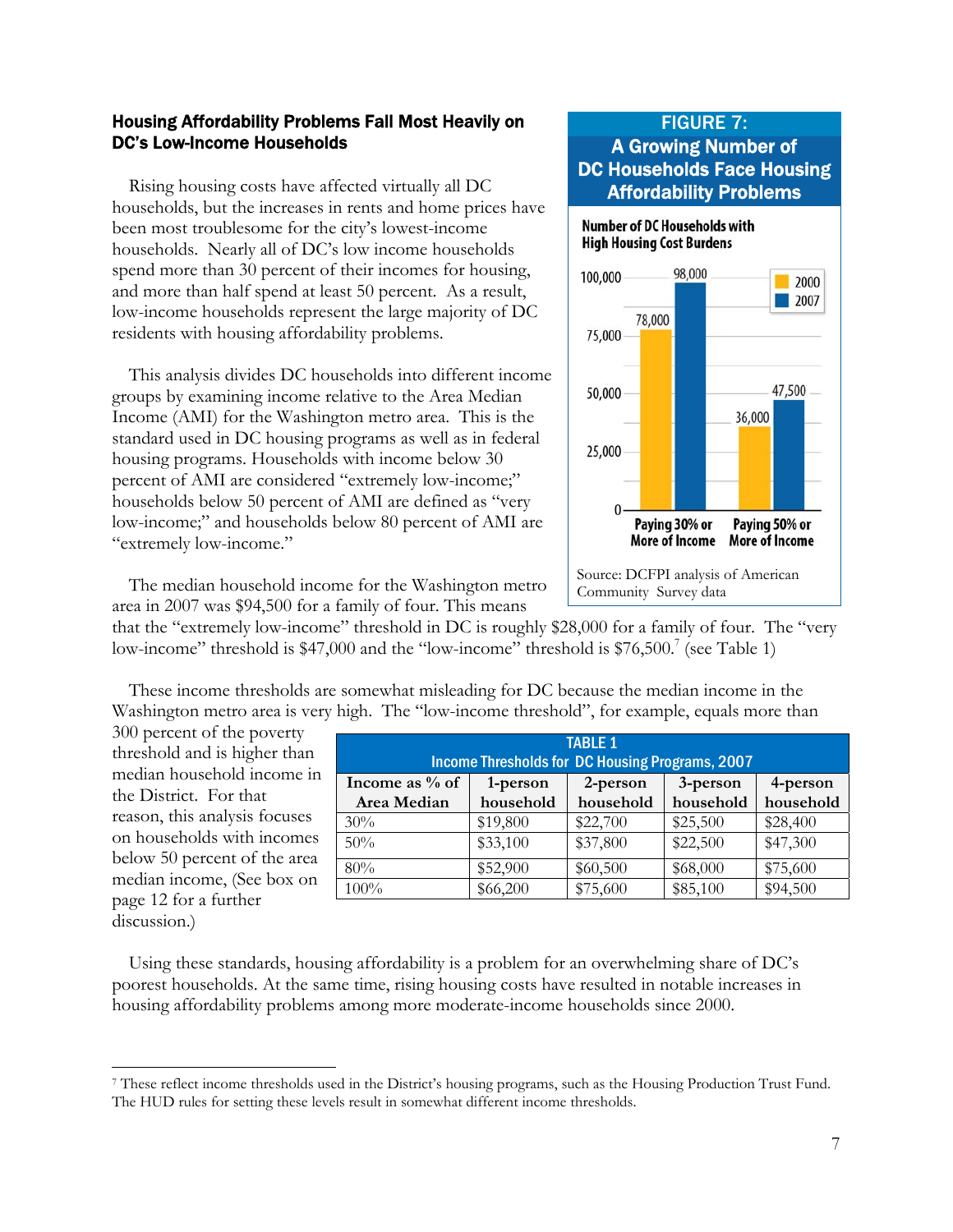- **Housing is unaffordable for nearly all lower-income DC households.** Four of five DC households with incomes below 30 percent of the area median income (less than \$28,400 for a family of four) spent more than 30 percent of their income for housing. Some two-thirds of households with incomes between 30 percent and 50 percent of AMI (between \$28,400 and \$47,300 for a family of four) had housing costs this high.
- **Many moderate income households also face unaffordable housing costs.**  Two-fifths of DC households with incomes between 50 percent and 80 percent of AMI (between \$47,300 and \$76,500 for a family of four) spent more than 30 percent of income for housing in 2007. The frequency of housing



affordability problems has nearly doubled since 2000 for this group, when 21 percent had housing costs above 30 percent of income

One-fourth (24 percent) of households with incomes between 80 percent and 120 percent of AMI also faced unaffordable housing costs. In 2000, just nine percent of DC households at this income level had housing costs this high.

#### Severe Housing Problems Are Limited Almost Entirely to Very Low-Income Households

While housing affordability problems affect both low-income and moderateincome DC families,

the families experiencing the most serious housing affordability challenges— spending more than half their income for housing are almost entirely low-income.

 **More than half of DC's poorest households have severe housing cost burdens.** Some 62 percent of households with incomes below 30 percent of the DC area median income spent half or more of their income on

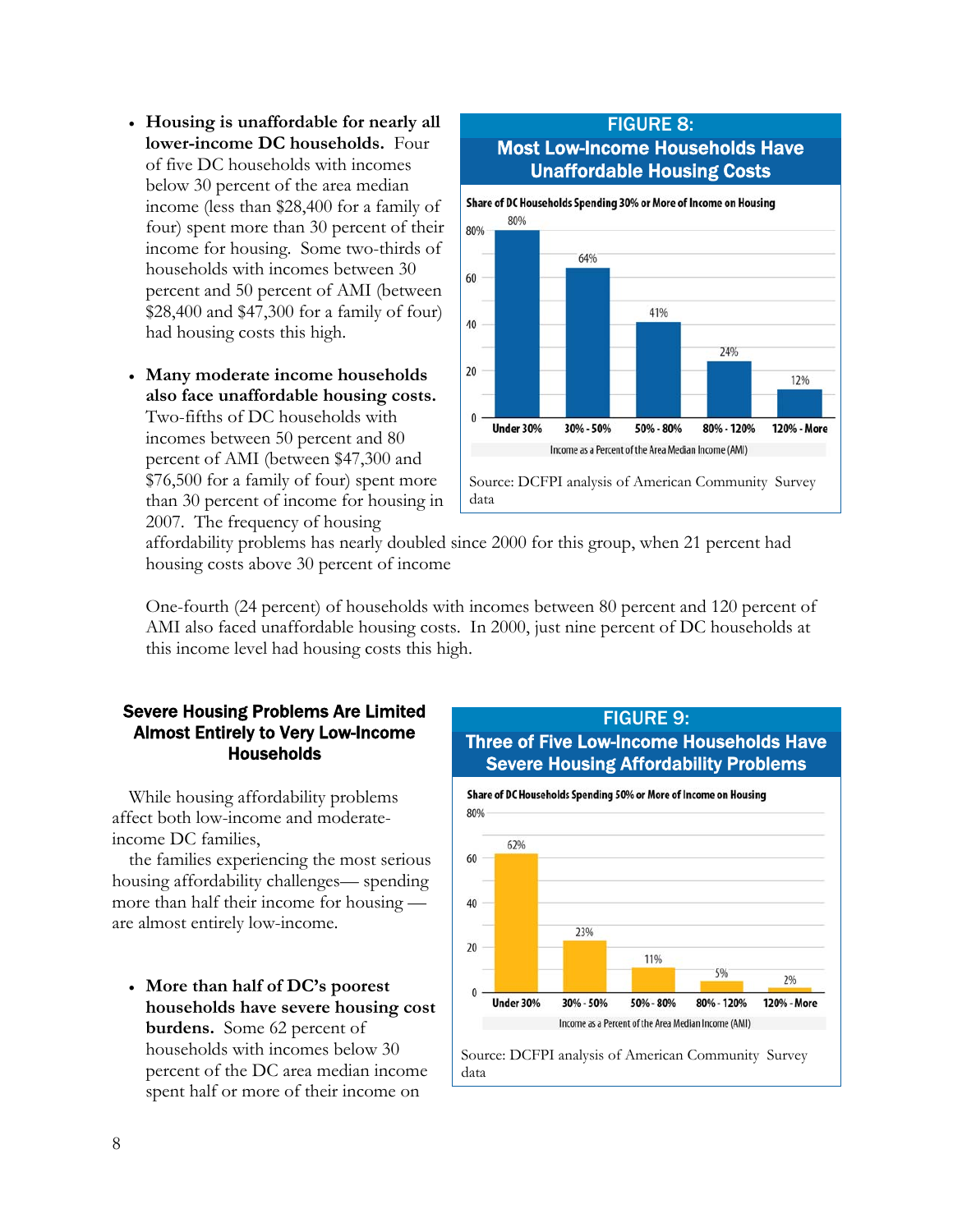housing. This is an increase since 2000, when 50 percent of extremely low-income households had severe housing cost problems.

10%

80% to 120% of AMI

Among households with income between 30 percent and 50 percent of AMI, 23 percent spent half or more of their income on housing, compared with just 10 percent of these households in 2000.

In 2000, some 33,000 households with incomes below 50 percent of area median income had severe housing cost burdens. By 2007, this figure had risen to 41,000.

 **Higher income households typically do not have severe housing affordability problems.**  Among families with incomes between 50 percent and 80 percent of area median income, 11 percent spend more than half of their income on housing. At income levels above 80 percent of AMI, fewer than one in 20 households have this problem.

# FIGURE 10: Most Households With Affordability Problems Are Low-Income **Distribution of Households Paving** More Than 50% of Income for Housing Income as a Percent of the Area Median Income (AMI) Under 30% of AMI 67% 30% to 50% of AMI 17% 50% to 80% of AMI

4% 120% or More of AMI  $3%$ 

Source: DCFPI analysis of American Community Survey data

#### Most of the Households with Affordability Problems Are Low-Income

Because lower income households are much more likely than higher income households to have high housing problems, they represent the vast majority of DC households with unaffordable housing.

- **Two-thirds of DC households with unaffordable housing costs are low-income.** Of the 98,000 DC households that spend more than 30 percent of income on housing, 63,000 —or 65 percent — have incomes below half of the area median income.
- **DC households with severe housing affordability problems are overwhelmingly very low-income.** Of 48,000 DC households that spend at least half their income for housing, 32,000 have incomes below 30 percent of area median income, and 41,000 have incomes below 50 percent of AMI. This means that 85 percent of the DC households with severe housing cost problems have incomes below 50 percent of AMI.

#### Signs of Gentrification in the District

The rapid increases in DC's housing costs appear to have contributed to gentrification of the District. While DC's total population and the total number of households has not changed much since 2000, the city experienced a notable decline in the number of low-income households and an increase in the number of higher-income households. In addition, the total number of rental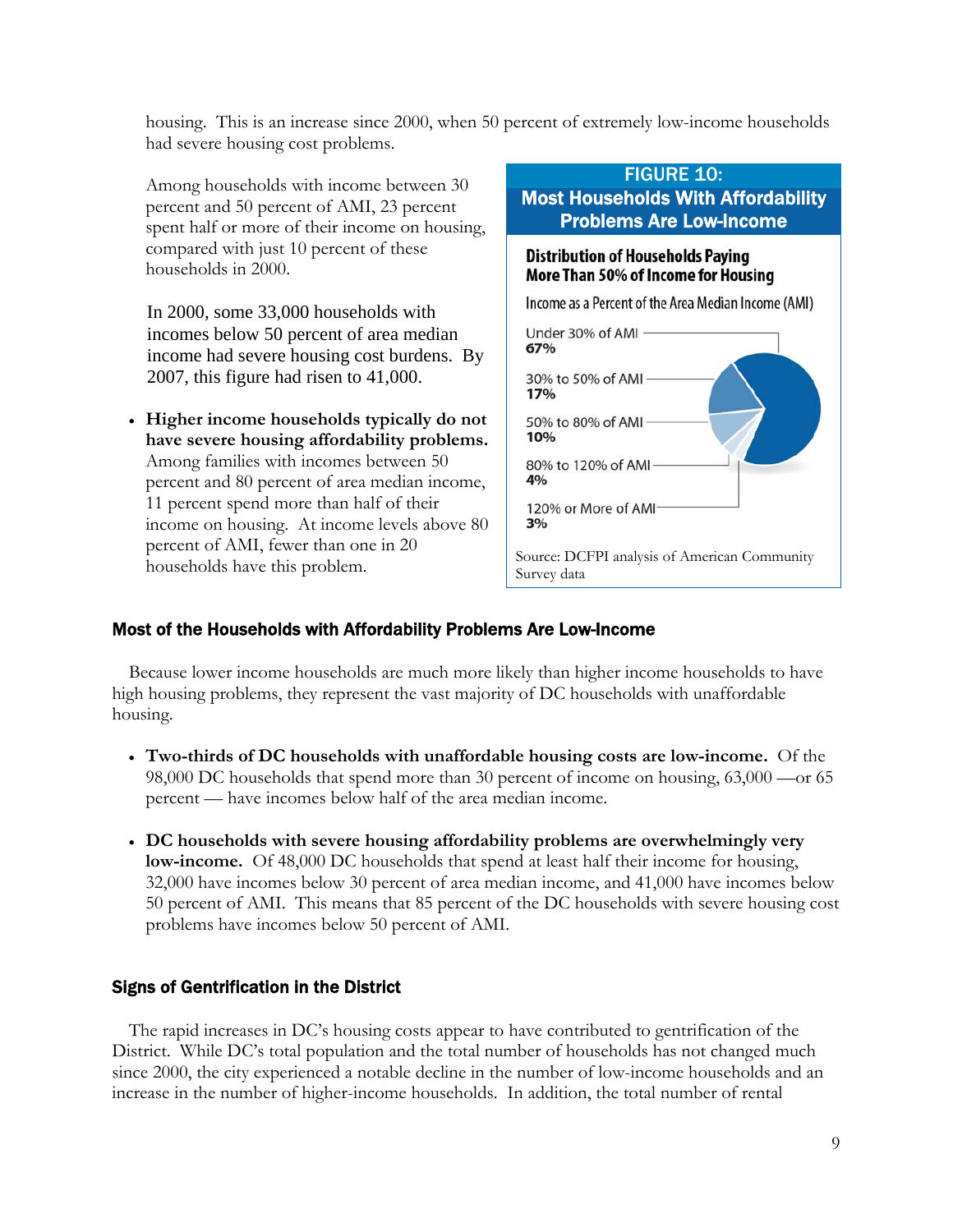housing units (at all rent levels) has fallen, while the number of homeowner households has increased.

- **Distribution of incomes in DC households is shifting toward higher-income households.** The number of DC households with incomes below 80 percent of the Area Median Income — or less than \$76,000 for a family of four — has fallen substantially, from 148,000 in 2000 to 126,000 in 2007. Meanwhile, the number of households with incomes above this level increased during this period, from 89,000 to 117,000. The largest increase occurred among those with incomes above 120 percent of AMI — or more than \$113,000 for a family of four. This group expanded from 57,000 households in 2007 to 81,000 in 2007, an increase of 24,000 higher-income households. While the falling number of low-to-moderate income households could partly reflect increases in the incomes of these households, it is likely to reflect movement of households out of the District.
- **Rental housing stock is declining as owner-occupied housing has expanded.** Between 2000 and 2007, the number of rental units in the District fell from 140,600 to 132,700, a decline of nearly 8,000. Meanwhile the number of owner-occupied housing units rose from 95,000 to 111,000. The decline in rental housing stock likely occurred at least in part as rental units were converted to condominiums. The increase in DC's owner-occupied units was greater than the decline in the rental housing stock, which suggests that a substantial amount of new owneroccupied housing also was developed during this period.

These trends do not conclusively prove that gentrification has occurred, but they suggest that the District is increasingly attractive to higher-income households, that this has resulted in conversion of rental housing to condominiums or other types of owner-occupied housing, and that lower-income households are finding it increasingly hard to live in the District.

## Local Affordable Housing Programs Expanded in the 2000s, But New Development of Affordable Housing Has Stalled in Recent Years

Publicly subsidized housing — housing that is built or operated with financial support from the federal or the District government — is the primary source of affordable housing in DC, particularly for the city's lowest income residents. Nearly all of the very-low income families that do not receive housing assistance spend at least 30 percent of their income for housing, and a majority spend half or more of their income on housing. This means that efforts to expand investments in affordable housing are critical to addressing the housing needs of low-income residents.

The supply of affordable housing in the District expanded notably over the past decade — mainly due to an expansion of DC-funded housing programs. In recent years, however, funding for local housing programs has fallen sharply, which suggests that the city has made little progress on the problems identified in this report.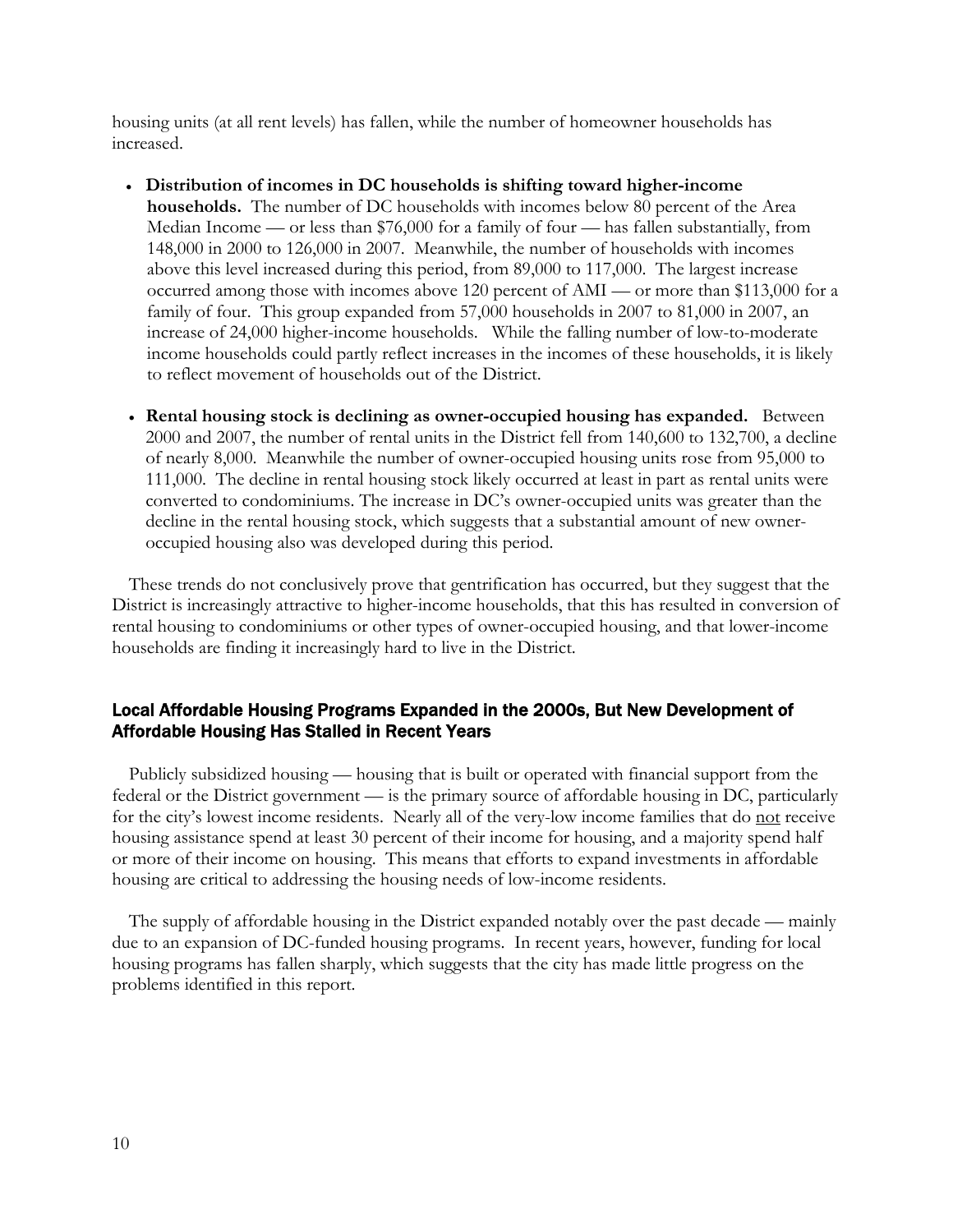#### What Has Happened Since 2007?

The data highlighted in this report cover housing trends through 2007. Because housing and economic conditions in the District have changed dramatically since then, it is reasonable to ask how those changes would affect the results reported here. The following are some of the changes that have occurred since 2007.

- **Increase in subsidized housing:** As discussed in more detail below, local funding for affordable housing started to increase after 2002, and some of the new affordable housing units have been completed since 2007. Some 1,700 rental subsidies, provided through the Local Rent Supplement Program, have been placed in use in 2007 or will be in place in the near future. Roughly 2,600 units of housing supported by the Housing Production Trust Fund were completed after 2007 or are in the pipeline. These 2,700 new affordable housing could have helped reduce the number of DC households with housing problems, but the impact is relatively small compared with the 41,000 extremely low income households that faced severe housing affordability problems in 2007.
- **Stagnant/Falling Housing Prices.** The decline in DC's economy since 2008 has stopped the increase in rents and home sales prices. While this may have slowed the growth in high-cost housing, it is unlikely to have resulted in a significant change in housing affordable to very low-income families. As noted, the median home sales price at the end of 2008 was more than double the median sales price from 1998 to 2002, after adjusting for inflation.
- **Increase in Number of Low-Income Families:** Unemployment in the District rose from 5.5 percent in 2007 to 11.8 percent in November 2009, as the number of jobless residents grew by nearly 20,000. Food Stamp caseloads rose to the highest level in 20 years — growing from 87,000 residents in 2007 to 107,000 in July 2009. Because nearly all low-income families face housing affordability problems, the decline in employment and income for thousands of DC residents is likely to have made housing affordability problems worse.

It is not possible to assess the net effect of these trends, though they suggest that the increase in the supply of subsidized housing has been offset by the growth in the number of households needing housing aid.

#### Federal Housing Assistance Programs

Federal housing aid is the largest source of affordable housing in the District. About 30,000 DC households — nearly one in eight — receive assistance from the federal government through programs that provide "deep subsidies," or assistance that is sufficient to make housing affordable to extremely low-income households. These programs are Public Housing and the Housing Choice Voucher program, which provides vouchers that recipients use to help pay the rent for privately owned housing. Both programs are administered by the DC Housing Authority. A third federal program is the Project-based Section 8 program. Under this program, the U.S. Department of Housing and Urban Development contracts with owners of apartment buildings to make some or all of the units affordable.

Over the past decade, the number of federally subsidized housing units in the District of Columbia has remained roughly the same — at roughly 30,000 — although there have been significant changes in the types of subsidized units. The number of public housing units has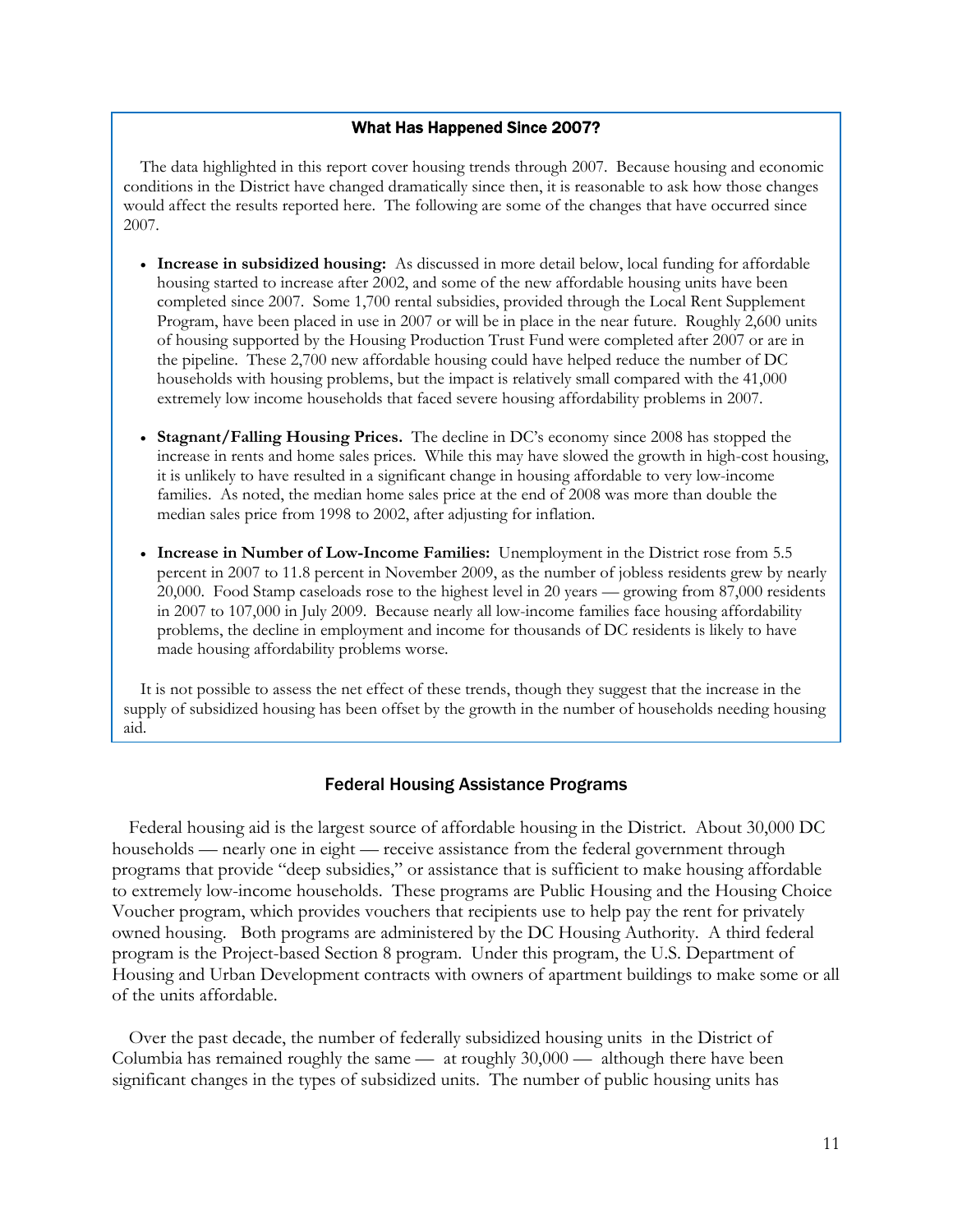#### HUD Definition of "Low-Income" Is Somewhat Misleading for DC

Housing programs operated both by the U.S. Department of Housing and Urban Development (HUD) and the District typically set income eligibility levels using the area median income (AMI). Median indicates that half of the households in the area have incomes above the threshold and half have incomes below. HUD defines households with income below 80 percent of AMI as "low-income"; households below 50 percent of AMI are defined as "very low-income;"and households below 30 percent of AMI are "extremely low-income."

However, these categories are somewhat misleading in the case of the District of Columbia. HUD's area median income reflects not only the District but also the surrounding Maryland and Virginia suburbs. The Washington metropolitan area includes some of the wealthiest suburban counties in the nation, and the area median income — \$94,500 for a family of four in 2007 — was one of the highest in the nation. This means that 80 percent of AMI — the "low-income" standard — equals \$75,600 for a family of four, or more than three times the poverty line.\*

The area median income also is not an accurate reflection of the income of DC households. The median income for a four-person household in the District was \$67,000 in 2007 — about two-thirds of the metropolitan area's median income. This means that most DC households have income well below the area median income and thus could be considered "low-income" under the HUD standard. Table 1 shows that more than half of the District's households were classified as "low-income" using the 80 percent of AMI standard as a threshold in 2007.

| 2007 Area Median Income Thresholds for Four-Person Households<br>in the Washington Metropolitan Area |                           |                                |                                                       |  |  |  |  |
|------------------------------------------------------------------------------------------------------|---------------------------|--------------------------------|-------------------------------------------------------|--|--|--|--|
| <b>Low-Income Status</b>                                                                             | Percent of<br>Area Median | Threshold,<br>4-Person Family* | Percent of DC<br>Households<br><b>Under Threshold</b> |  |  |  |  |
| Low-Income                                                                                           | 80%                       | \$76,500                       | $52\%$                                                |  |  |  |  |
| <b>Very Low-Income</b>                                                                               | 50%                       | \$47,300                       | 39%                                                   |  |  |  |  |
| <b>Extremely Low-Income</b>                                                                          | 30%                       | \$28,400                       | $21\%$                                                |  |  |  |  |

This is significant for the allocation of limited housing assistance resources. As discussed in this report, housing affordability problems in the District are concentrated among households with income far below the area median, particularly those below 30 percent of AMI. It suggests that housing resources should be focused on the very lowest income households, rather than targeting all households considered "low income" under DC housing program standards.

\*These reflect income thresholds used in the District's housing programs, such as the Housing Production Trust Fund. The HUD rules for setting these levels result in somewhat different income thresholds.

declined, as has the number of Section 8 project-based units, while the number of households with housing choice vouchers has grown.<sup>8</sup>

1

<sup>8</sup> The three federal housing programs providing deep subsidies assisted about 30,000 households in both 2000 and 2007. The number of public housing units fell from about 10,600 in 2000 to 7,900 in 2007. The number of Section 8 projectbased units fell by about 2,000, from roughly 14,000 to roughly 12,000. The number of housing choice vouchers in the District increased from 5,200 to 9,800.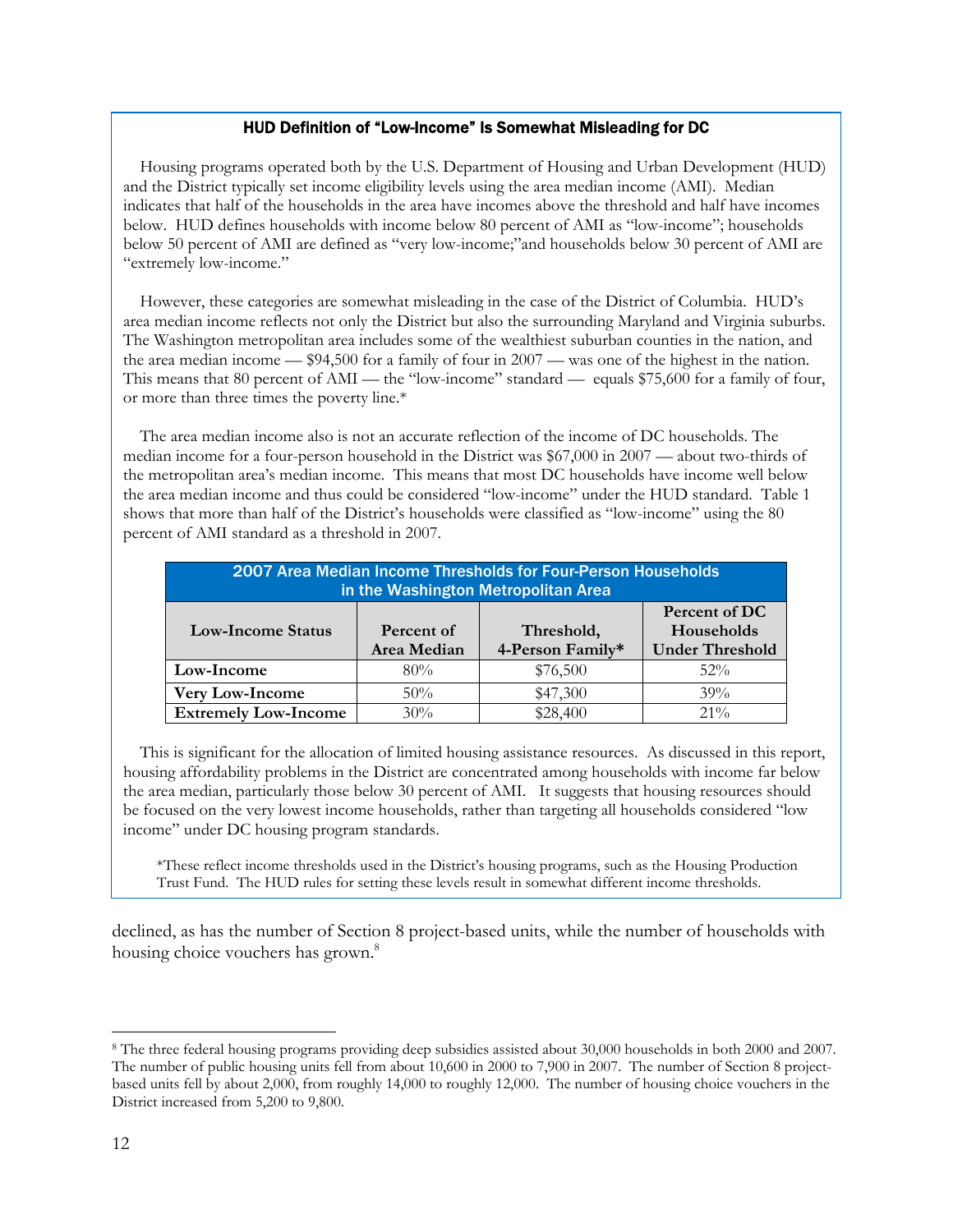#### DC's Local Housing Programs: Funding Rose Significantly After 2002, But It Has Fallen in Recent Years

In addition to federal programs, affordable housing in the District is produced and supported through several local programs. The District's key affordable housing programs are the Housing Production Trust Fund, which provides grants and loans to support new construction and rehabilitation of affordable housing; local funding for rental subsidies operated by the DC Housing Authority, including the Local Rent Supplement program; the Home Purchase Assistance Program for firsttime homebuyers; and local support for housing construction and renovation through the DC Department of Housing and Community Development.<sup>9</sup>

1



 Starting in the early 2000s, local funding for affordable housing rose substantially, as a new dedicated funding source was established for DC's Housing Production Trust Fund and as the city created a rent subsidy program to support housing for very low-income residents. The trend of increasing support for local housing has been reversed in recent years, however, as funding has fallen since 2008. This means that the District's ability to address the affordable crisis highlighted in this report has been greatly curtailed.

 **Local investment in affordable housing blossomed in the mid-2000s.** DC spending on the affordable housing programs described above rose from \$7 million in Fiscal Year 2000 to \$123 million in Fiscal Year 2008. (All dollar figures are adjusted for inflation to equal 2010 dollars.) $10$ 

These programmatic and funding expansions supported the development of more than 8,900 units of affordable housing since 2000, including 6,700 homes funded under the Housing Production Trust Fund and 2,200 rental subsidies provided under the Local Rent Supplement Program. Another 1,600 units are in the development pipeline under HPTF.<sup>11</sup>

 $9$  DC also provides affordable housing through two other smaller programs. The Bridge Subsidy program at the Department of Mental Health is designed to help individuals 'bridge' from temporary housing into long-term stable housing by providing them transitional housing and services to help them move towards independent living. In FY 2010, the Bridge Subsidy Program will receive \$5.5 million. The Permanent Supportive Housing Program, know as Housing First, was created in FY 2009 to place chronically homeless individuals and families into permanent supportive housing with case management services.

<sup>&</sup>lt;sup>10</sup> These figures include funding for the Housing Production Trust Fund, the Local Rent Supplement Program, and local funding for the Department of Housing and Community Development.

 $11$  Many of these units were completed before 2007, the year that the housing affordability data in this report were collected. This means that DC's affordable housing crisis grew between 2000 and 2007 even though local support for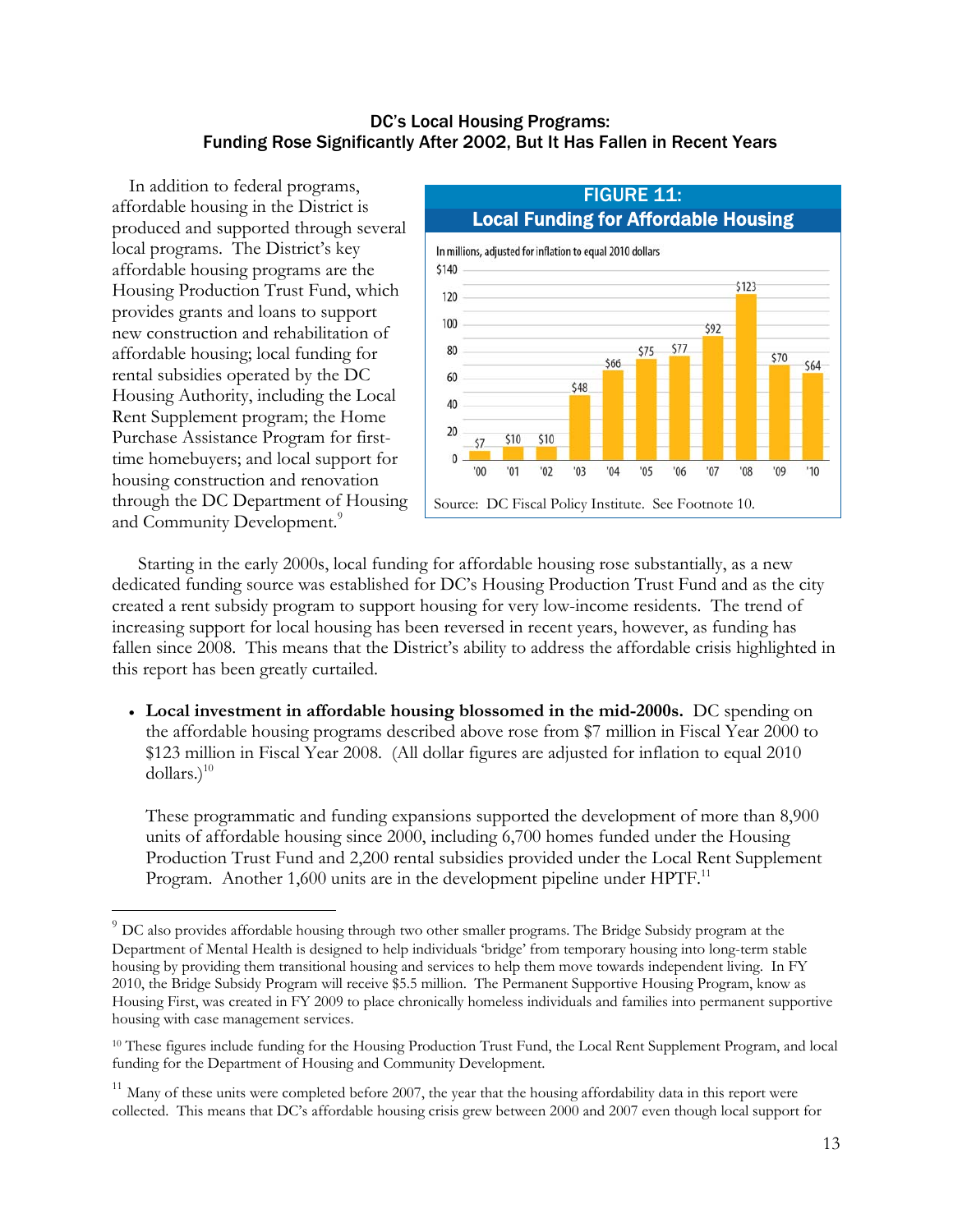**Affordable housing funding has fallen sharply since 2008:** The local housing budget in FY 2010 — \$64 million — represents a funding cut of nearly half since FY 2008. This is the lowest funding level for affordable housing since 2003. This reflects a large drop in funding for the Housing Production Trust Fund, but also cuts to the Local Rent Supplement Program and the Home Purchase Assistance Program.

These programs and the trends in funding are described below.

#### Housing Production Trust Fund

Under legislation enacted in 2002, some 15 percent of deed recordation and transfer taxes are dedicated to the fund each fiscal year. This funding rose substantially after FY 2002, during the District's real estate market boom. In addition, deed tax rates were raised in FY 2007 to expand funding for HPTF and other housing programs, and the fund received a supplemental appropriation of \$30 million in 2008. There were no funds devoted to the Housing Production Trust Fund in 2000, and then funding rose to \$62 million in 2007 and \$72 million in 2008.

DC's real estate market cooled substantially starting in 2008, however, and this resulted in a sharp decline in support for HPTF. As a result of the slowdown, it is now expected that the Housing Production Trust Fund will receive just \$18 million in FY 2010). Moreover, up to \$6 million of that is set aside to support development of New Communities projects. The FY 2010 funding level — is the lowest since 2003.<sup>12</sup>

The decline in funding for the Housing Production Trust Fund means that current demands far



outweigh available resources, and this means that many viable affordable housing projects will not get funded. The funding needs of approved projects outweighed available HPTF resources by at least \$123 million in June 2008.<sup>13</sup> This means that the District cannot support all projects that have received preliminary HPTF awards.

 $\overline{a}$ affordable housing expanded, but it also suggests that the local housing investment prevented affordable housing problems from getting even worse. Roughly 6,200 of the affordable units funded since 2000 were in use in 2007, and an additional 4,300 have been developed since 2007 or are now in the development pipeline. These new affordable homes could have helped reduce the number of households facing affordability problems.

<sup>12</sup> For Example, if the \$12 million in available funds is used to subsidize housing development at a cost of \$100,000 per unit — a relatively low subsidy level will support development of 120 new units.

<sup>13</sup> DC Fiscal Policy Institute, Coalition for Nonprofit Housing and Economic Development, *Affordable Housing in The*  **District Depends on a Stable Housing Production Trust Fund, October 2008.**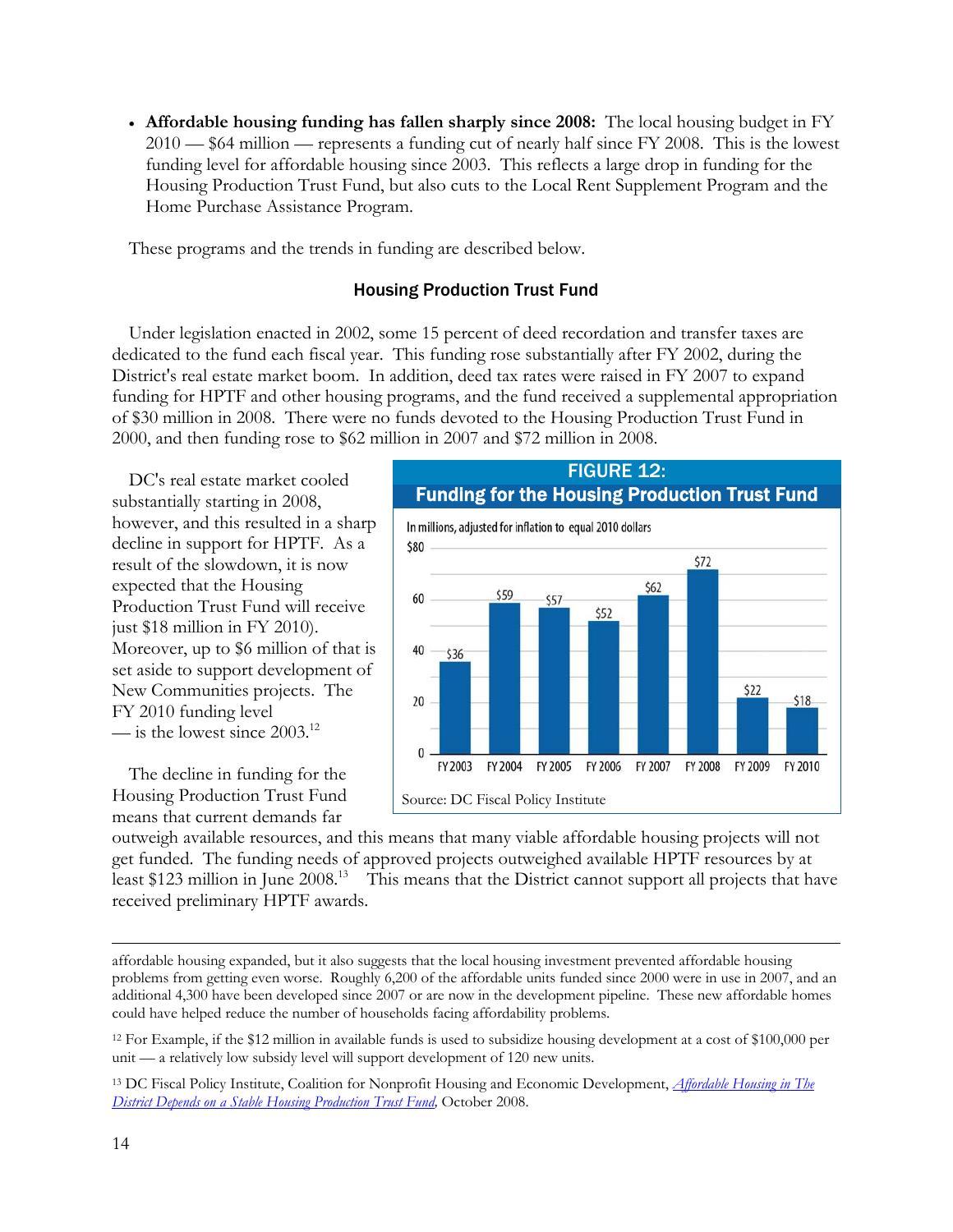It is likely that funding for the Housing Production Trust Fund will start to grow again over the next few years, as the city's real estate market improves, but it is unlikely to return to the levels reached in FY 2007 and FY 2008 for a number of years.

#### Local Rent Supplement and DC Housing Authority Subsidy

Since FY 2006, the District has appropriated local funds through the DC budget to help cover a shortfall in federal funding for the voucher program operated by the DC Housing Authority. Local funds also have been appropriated since FY 2007 to support a new Local Rent Supplement Program (LRSP), following a recommendation of the city's 2006 housing task force for nearly 15,000 new rent subsidies over 15 years.

Funding for these programs equaled \$11 million in 2006 and rose to \$31 million in 2008. This allowed the housing authority to support roughly 500 low-income households through the Housing Choice Voucher program, and it supported the creation of 1,700 subsidies under the Local Rent Supplement Program. Some 1,230 low-income families are in housing supported with LRSP subsidies and another 480 units of housing that are being built will receive LRSP when they are completed.

Funding for these efforts has not increased since 2008, however. In fact, the locally appropriated budget for the DC Housing Authority for FY 2010 totals \$25 million, a reduction of \$6 million compared with 2008, and DCHA will need to use reserve funds to maintain the housing subsidies currently in place. No additional families will be served in 2010 beyond the 1,700 commitments made through 2008. Because housing costs rise each year, DCHA actually may need to reduce the number of families served by these funds if funding continues to be flat in the future.

#### Home Purchase Assistance Program and Other Programs Supported by the Department of Housing and Community Development

DHCD focuses on the financing, production, and preservation of affordable housing and homeownership in the District. The locally appropriated budget for DHCD in FY 2010 is \$21 million, including \$12 million for first-time homebuyer assistance and \$6 million for housing production.

Funding for the Home Purchase Assistance Program — which provides downpayment and closing cost assistance to first-time homebuyers — was increased significantly after 2000 but has fallen in recent years. The program's total expenditures, including both local and federal funds, rose from \$6 million in 2000 to nearly \$30 million in 2007.<sup>14</sup> (All figures are adjusted for inflation to equal 2010 dollars.) The funding increase allowed the District to assist more families — from roughly 250 per year in the early 2000s to over 500 families per year in 2007 and 2008. The funding increase also allowed the city to increase the maximum HPAP loan amount from \$30,000 to \$70,000, in response to rising home prices.

 $\overline{a}$ 

<sup>&</sup>lt;sup>14</sup> The home purchase assistance programs also contain smaller pots of funding for the Employer Assisted Housing Program (EAHP), which provides home purchase assistance to DC government employees and home buying assistance for DC Police Officers.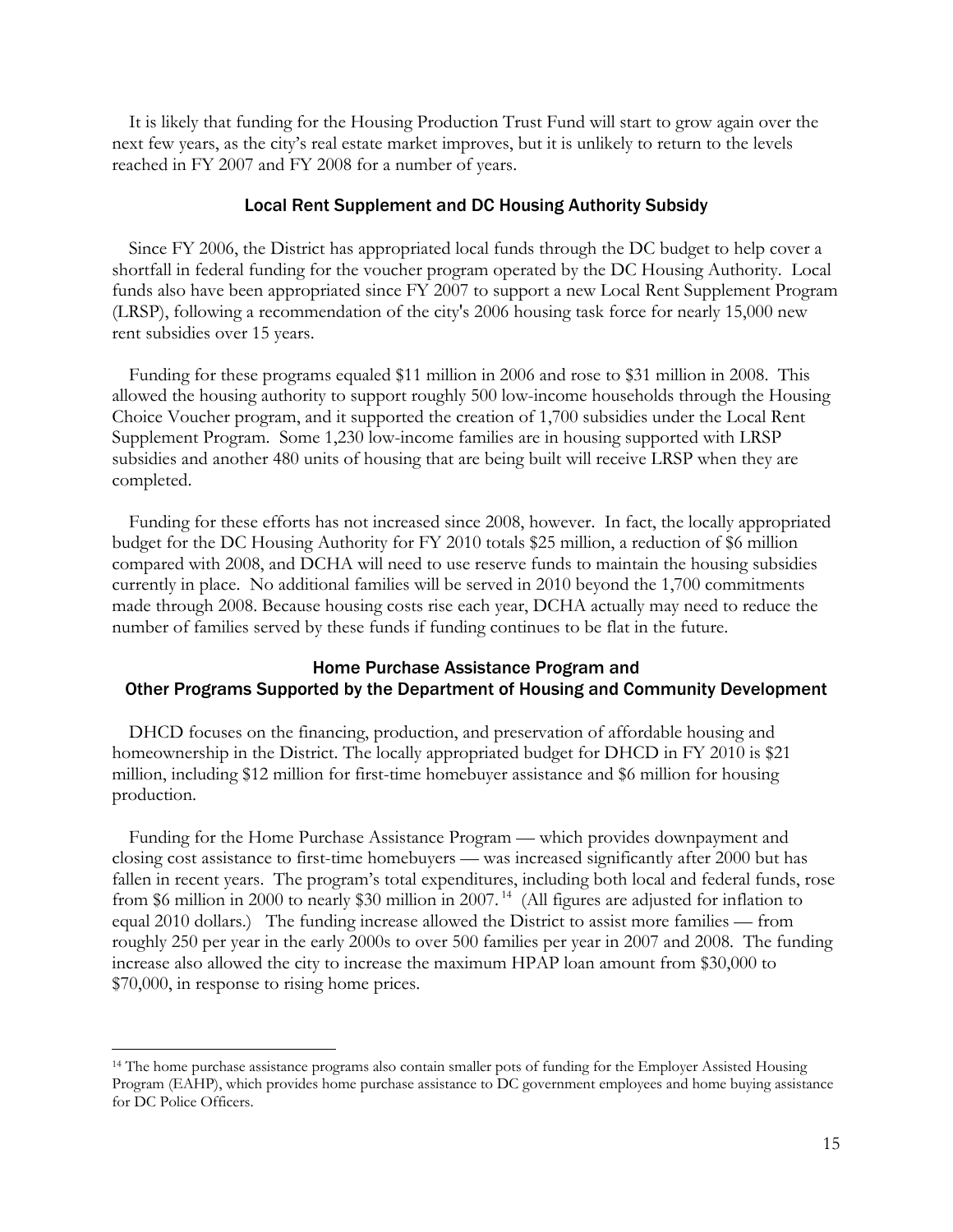HPAP funding has fallen to \$20 million in FY 2010, however, which is the lowest funding level since FY 2006. The recent cuts have forced the District to scale back the assistance it provides to low-income first-time homebuyers. The District expects to serve roughly 300 families in 2010, compared with 500 in 2007 and 2008. In addition, the maximum loan amount has been reduced from \$70,000 to \$40,000, which means that some lower-income families that need substantial help to buy a home may not be able to become homeowners.

A second major function of DHCD is the financing of affordable housing projects, using a mixture of local and federal funds. The Affordable Housing program will receive \$6.4 million in local funds in FY 2010, compared with \$1.5 million in local funds in FY 2009. While this amount is a relatively small share of DC's housing budget, it represents an increase over the past decade. In the early 2000s, the District devoted less than \$1 million in local funds to affordable housing development.

The Department of Housing and Community Development also supports efforts by tenants to purchase their buildings from when landlords are ready to sell, but this service also has become a victim of the city's budget problems. DHCD provides funding for legal and technical assistance, and it offers funds to rehabilitate units that often have serious deficiencies. (DHCD uses Housing Production Trust Fund and other resources for rehabilitation costs.) The FY 2010 budget includes no funding for tenant purchase efforts.

#### Conclusions and Recommendations

The DC economy experienced a period of tremendous economic growth over the past decade, including revitalization in a number of neighborhoods and a booming real estate market. Although this is positive in many ways, it also contributed to a dramatic loss of lower-cost housing and increasing housing affordability problems for many households — especially low-income households.

Affordable housing problems have increased for a broad array of DC residents — with nearly 100,000 now spending more than 30 percent of income for housing and 50,000 spending half or more. Yet the greatest problems are for DC's lowest income families, most of whom now spend more than half income for housing, leaving their housing status vulnerable each month to even a small disruption in income. With unemployment sharply rising in the District, many more families are likely to be pressured by high housing costs.

The changes in DC's housing market have been overwhelming, with increasing signs that the city is gentrifying. Over the past decade, the number of high-income households has grown while the number of lower-income households has declined. Homeownership has increased — but the stock of rental housing has shrunk. These suggest that low- and moderate-income families are finding it increasingly hard to stay in the District.

The District's leaders responded to the growing affordable housing crisis with substantial increases in local funding for a variety of housing programs — including programs that support building or renovating housing and those that provide rental assistance for existing housing. These investments helped create more than 10,000 units of affordable housing that has either been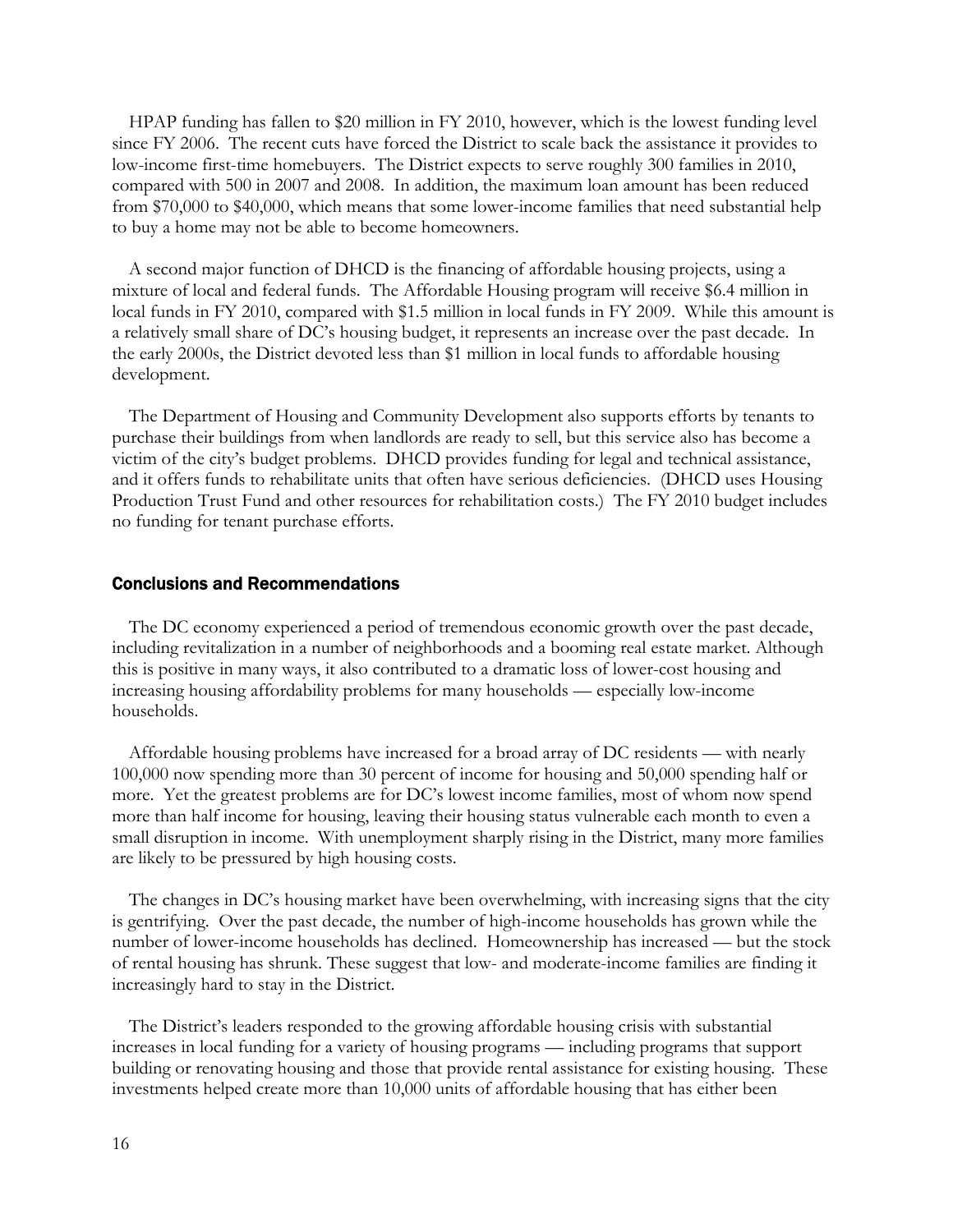completed or is now under development. The change is highly notable. Yet as the data highlighted in this report show, the increases were not enough to offset the large loss of low-cost private housing as rents escalated.

Moreover, the progress made in public support for affordable housing has come largely to a halt in the last two years, as a result of a slowing economy and large budget shortfalls. Since 2008, there has been limited support for acquisition, construction, and rehabilitation of affordable housing, leaving many planned projects stalled. There has been no expansion of rental subsidies that can help residents move from homelessness to permanent housing and assist families on the very long waiting list for subsidized housing. The reduction in affordable housing funding — nearly 50 percent in two years — marks it as one of the most significant victims of the city's economic and fiscal problems, an it means that the city has a limited ability to tackle one of its most serious challenges.

Although budget conditions in the District remain precarious, these findings suggest that efforts should be made to maintain funding to help some of the stalled affordable housing developments move forward and to maintain existing rental subsidy commitments.

As the District's economy and finances start to improve over the next few years, restoring funding for housing and getting back on track with goals to expand affordable housing opportunities will be important to ensuring that the District has stable homes and neighborhoods. Without such investments, a return to rising housing costs will create even greater pressures and will make DC increasingly unaffordable for many DC residents.